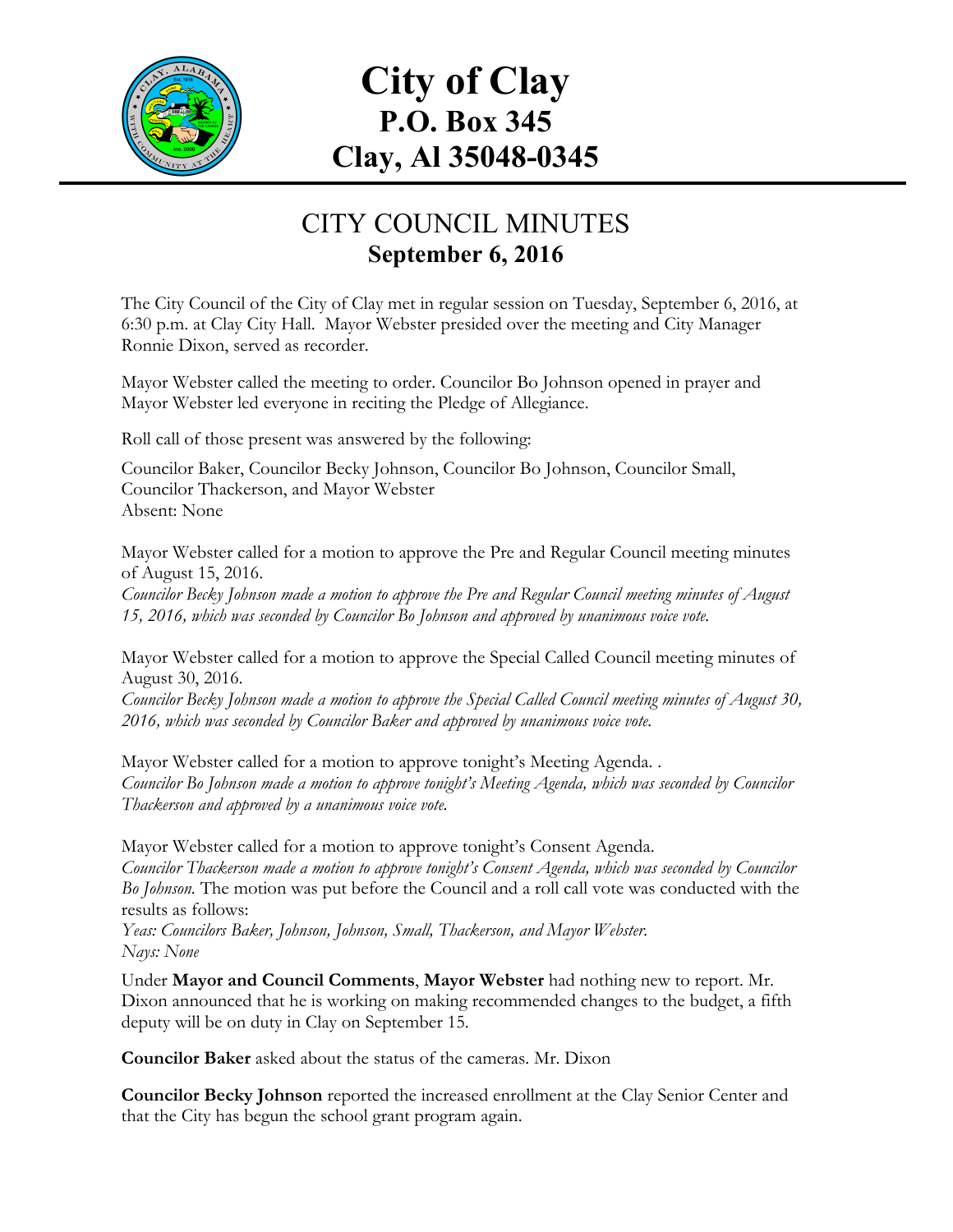

## **CITY OF CLAY CITY COUNCIL MINUTES September 6, 2016**

**Councilor Bo Johnson** had nothing new to report.

**Councilor Small** had nothing new to report.

**Councilor Thackerson** had nothing new to report.

Councilor Johnson asked City Attorney to review the City's sign ordinance.

Under **Reading of Petitions, Applications, Complaints, Appeals, Communications, etc.,** Mayor Webster announced that there were none.

Under the **City Manager's Report**, Mr. Dixon reported the account balances in the General Fund =  $$343,959.78$ ; Contractors Bond =  $$135,243.88$ ; Capital Improvement Fund = \$489,130.13; 4 & 5 Cent Gasoline Fund = \$123,974.37; 7 Cent Gasoline Fund = \$74,388.33; Building Fund =  $$200,000.00$ ; Paving Supplement Fund =  $$325,000.00$ ; Contingency Fund = \$1,000,000.00; BBT Fund= \$38,427.68; Ballpark Registration Income = \$88,610.14; and Ballpark Sports Expense  $=$  (\$69,491.59).

Under the **Public Hearing,** Mayor Webster announced there were none.

Under **Resolutions, Ordinances, Orders and Other Business** Mayor Webster called for a motion to enter into Unanimous Consent.

*Councilor Small made a motion to suspend the regular rules of order and enter into Unanimous Consent, which was seconded by Councilor Thackerson.* The motion was put before the Council and a roll call vote was conducted with the results as follows:

*Yeas: Councilors Baker, Johnson, Johnson, Small, Thackerson, and Mayor Webster. Nays: None*

Mayor Webster introduced Resolution 2016-41, A Resolution Releasing the Lien at 7440 Lucky Circle, which was read by City Manager Ronnie Dixon.

*Councilor Small made a motion to approve Resolution 2016-41, which was seconded by Councilor Bo Johnson.*  The motion was put before the Council and a roll call vote was conducted with the results as follows:

*Yeas: Councilors Baker, Johnson, Johnson, Small, Thackerson, and Mayor Webster. Nays: None*

Mayor Webster introduced Resolution 2016-42, A Resolution Awarding the Bid for Demolition at 7535 Old Springville Road, which was read by City Manager Ronnie Dixon. *Councilor Small made a motion to approve Resolution 2016-42, which was seconded by Councilor Bo Johnson.*  The motion was put before the Council and a roll call vote was conducted with the results as follows:

*Yeas: Councilors Baker, Johnson, Johnson, Small, Thackerson, and Mayor Webster. Nays: None*